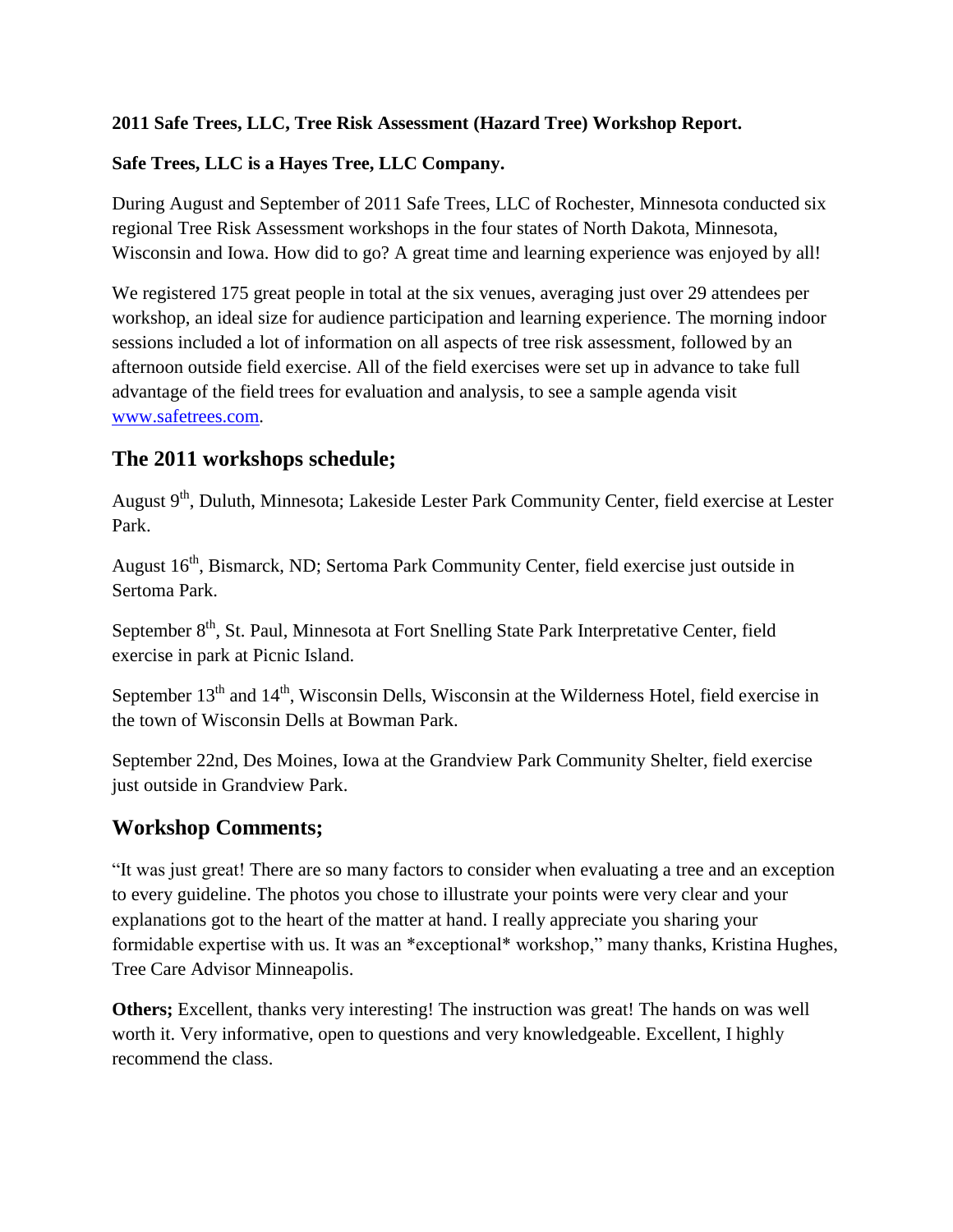## **Workshop Images and comments from Safe Trees, LLC;**

**Duluth Workshop, Minnesota, Lester Park, August 9, 2011**.



A workshop group photo with the park silver maple. The lower stem in the maple has an average 10% of diameter remaining wall or a 20% t/R (sound wood shell/to radius) ratio. The city of Duluth in this case decided that given the maple is not in eminent danger of failing they will replace the tree when the play area in the background is replaced. They now understand that given the species profile and stem form; there is a

greater probability of a branch shed than what would be a rare stem failure.



Ed Hayes finishing a demo sample with an F-400 Resistograph of the south side of the maple's lower stem. Removal in time was the recommendation for this maple. Both easy and advanced decay detection tools are used during the field training. Attendees have the opportunity in the field to make assessment decisions and try out the tools, this photo by Levy Tree, Duluth, MN.



A large white pine with good exposed buttress root flares and obvious positive indicator of root decay, the cavity opening. This tree did fail the root decay assessment (more than 2 of 3 root flares had significantly less sound wood than a 15% of diameter (dbh) guideline). Lucky, this pine is located inside the edge of the woods with crown protection from other pines and away from target areas, this photo by Levy Tree, Duluth, MN.

Thanks to Louise Levy, Levy Tree of Duluth [\(www.levytreecare.com\)](www.levytreecare.com) for help with registrations and organization.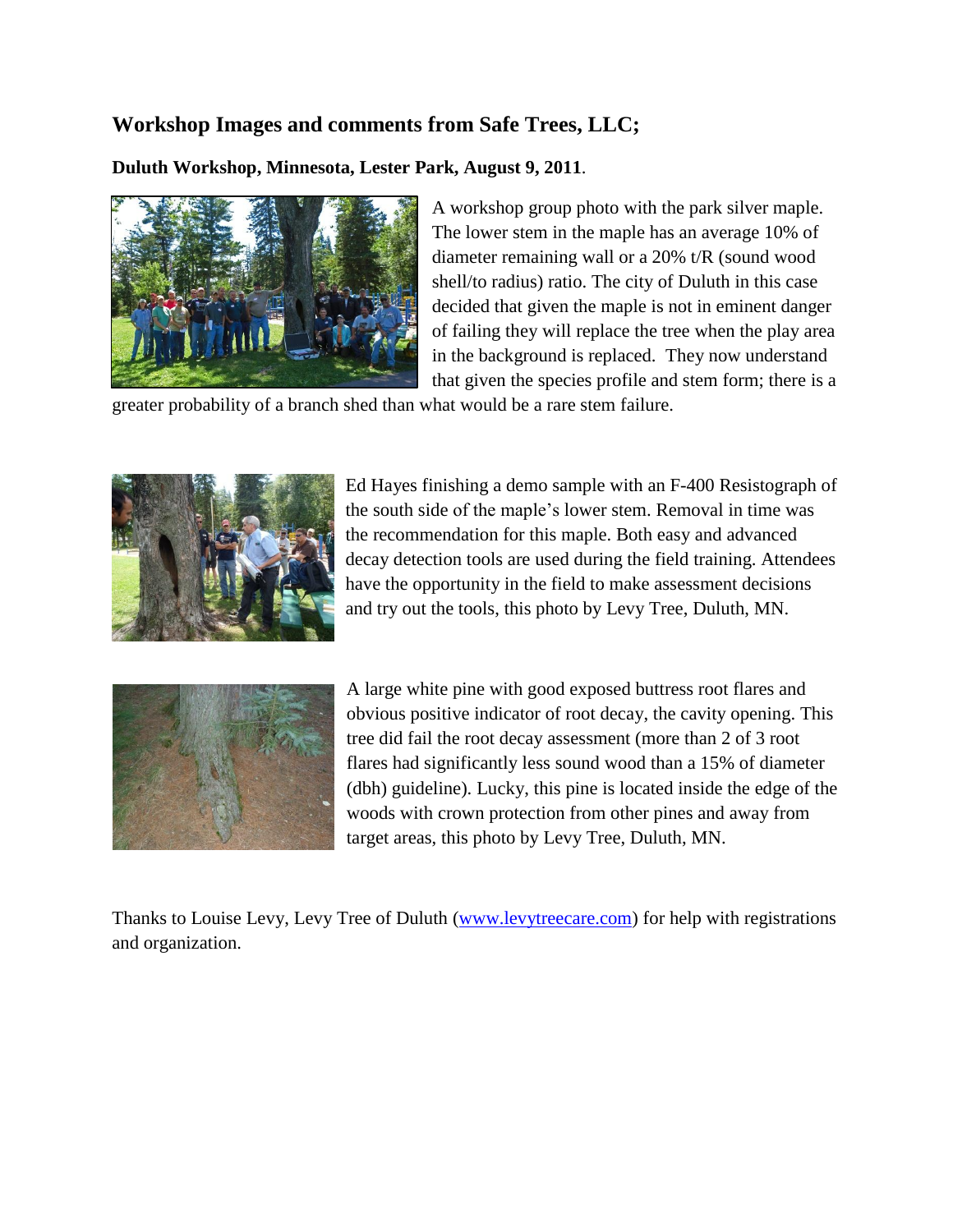**Bismarck Workshop, North Dakota, Seratoma Park, August 16, 2011.**



A workshop group photo in Sertoma Park. This Bismarck workshop turned into both a failure evaluation and a tree dissection workshop, as a week or more prior to the event a storm moved through the area. At the time we decided to leave several failed trees on site for field analysis. This added a great dimension to the learning effort and was enjoyed by all.

The photo just to the upper right revealed a surprising high amount wood decay that is developing in branches and stems of the E. cottonwoods Populus deltoides in this park from just small dead branches, all to be incorporated into their risk assessment surveys.

Thanks to Jackson Bird, Bismarck City Forester for arranging the venue, event sponsors and more. Jackson's persistence in the face of local flooding and other workloads paid off in landing this workshop in North Dakota.



#### **St. Paul Workshop, Minnesota, Fort Snelling State Park, September 8, 2011.**

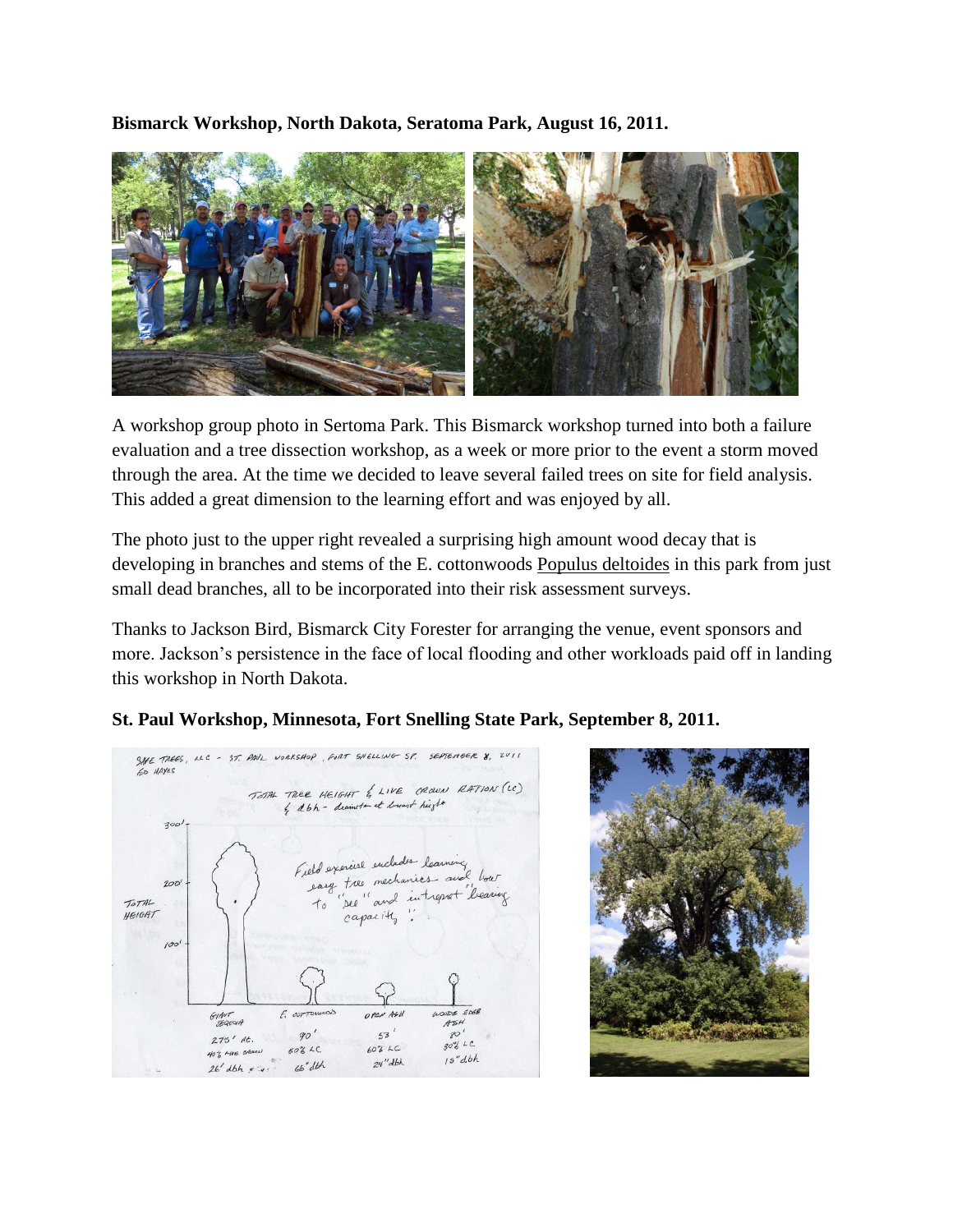All of these workshops included a classroom and field review of basic tree mechanics and responsive (or Adaptive) growth. See a comment below under the Des Moines workshop for an example of responsive growth.

In the images above note the massive E. Cottonwood has developed enormous lower stem bearing capacity based on its height and greater than a five foot lower stem diameter crosssection. Its eventual mode of failure then is dependent on the soundness of its lower stem, roots, and defined by its decurrent stem form and its noteworthy species failure profile.

Thanks to Faith Applequist, of Quality Tree in Minneapolis [\(www.treequality.com\)](http://www.treequality.com/) for helping with the registration.

### **Wisconsin Dells (two workshops), Bowman Park, September 13 and 14, 2011**



A workshop group photo with the park Norway spruce, a terrific example for a discussion of responsive (adaptive) growth.

This photo was from the first day in the Dells.

This first workshop on the  $13<sup>th</sup>$  filled by mid-August, so we added a second workshop on the  $14<sup>th</sup>$ .



Above, the roughly 35 year old Bowman Park American basswood Tilia americana. This park tree sustained a lower stem wound during an auto accident about 17 years ago. A car out of control entered the park and propelled a picnic table into its lower stem, wow, (a personal communication with city staff). The class decay evaluation discovered a relatively consistent 10% of diameter or 20% t/R ratio sound wood remaining wall around the lower stem central column of decay. The risk of failure of this basswood stem from the lower stem defect (decay) is improbable under all but extreme weather conditions. Its prognosis can improve over time even